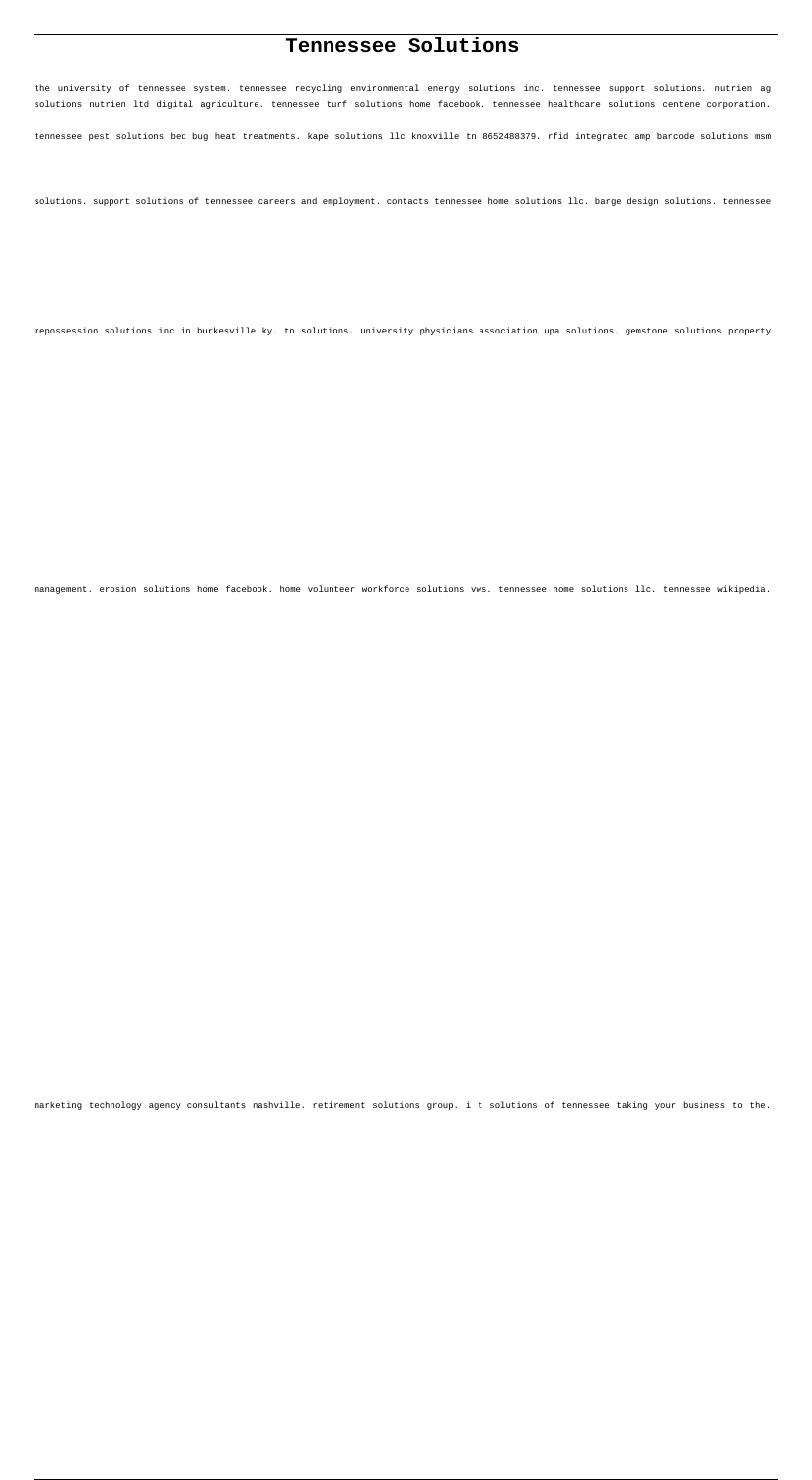innovative solutions tennessee hospital. strategic technology solutions. home blake solutions. welcome to senior solutions transportation senior. tennessee state government tn gov. customized solutions for the nuclear industry paragon. nashville cbd solutions â $\varepsilon$ " tennessee solutions. estate solutions of tennessee knoxville estate sales. tennessee legal solutions. biohazard amp crime scene cleanup knoxville tn bio. tennessee pattern jury instructions c legal solutions. how we help our clients. creative home solutions of tennessee in nashville tn. tennessee dealer solutions in lebanon tn 615 547 4077. knoxville plumbers east tennessee plumbing solutions. support solutions of tennessee jobs employment in. tennessee solar solutions llc better business bureau. tennessee turf solutions residential property. tennessee family

solutions â $\varepsilon$ " to help people with. tennessee solar solutions solar power world. tennessee mold solutions. solutions tennessee rand. east

tennessee solutions llc in knoxville tn company. tennessee georgia insurance solutions inc your personal

## **The University of Tennessee System**

December 25th, 2019 - The University of Tennessee is comprised of the statewide Institute of Agriculture and Institute for Public Service Institute of Agriculture The UT Institute of Agriculture delivers real life solutions through 54 5 million in research educational outreach to 3 3 million people and veterinary services to more than 21 000 animals annually'

### '**TENNESSEE RECYCLING ENVIRONMENTAL ENERGY SOLUTIONS INC**

DECEMBER 24TH, 2019 - WELCOME TO TENNESSEE RECYCLING ENVIRONMENTAL ENERGY SOLUTIONS INC WE MANAGE YOUR NON HAZARDOUS WASTE STREAM WE ARE THIRD PARTY AUDITORS OF NON HAZARDOUS WASTE OFFERING DETAILED REPORTING ATTENTIVE SERVICE AND RECYCLING MARKETING SUPPORT FOR COMMERCIAL INDUSTRIAL AND MANUFACTURING FACILITIES IN TENNESSEE'

## '**Tennessee Support Solutions**

December 26th, 2019 - Behavioral Respite Residential Habilitation We operate two four bed specialized Behavioral Respite homes in Bolivar Tennessee The respite homes provide supports for those who need to be temporarily relocated from their current living situation due to a demonstrated increase in the intensity of challenging behaviors'

## '**Nutrien Ag Solutions Nutrien Ltd Digital Agriculture**

DECEMBER 21ST, 2019 - TENNESSEE HOME SOLUTIONS LLC IS OWNED BY BRAD WHITE THE COMPANY â€<sup>TM</sup>S MAIN FOCUS IS ON RESIDENTIAL COMMERCIAL AND INDUSTRIAL SERVICES INCLUDING ELECTRICAL SERVICES HVAC INSTALLATION UNIT REPLACEMENT SERVICE CONTRACTS PREVENTATIVE MAINTENANCE AND TROUBLE SHOOTING'

December 26th, 2019 - As The Leading Agricultural Retailer Of Crop Inputs And Solutions We Re Here To Help You Grow Whether You Re Looking For Top Of The Line Nutrients Or An Integrated Vegetation Management Program Our National Network Of Retailers And Agronomists Is Ready To Offer You Expert Solutions To Grow Your Crops Your Bottom Line Results And Your'

'**tennessee turf solutions home facebook**

november 6th, 2019 - tennessee turf solutions munford tennessee 117 likes tennessee turf solutions is the premiere lawn care provider for memphis tn and surrounding'

### '**Tennessee Healthcare Solutions Centene Corporation**

December 16th, 2019 - Centene Corporation offers healthcare solutions in Tennessee Our health insurance plans are designed to improve the health of the community Learn more about Centene s presence in TN''**Tennessee Pest Solutions Bed Bug Heat Treatments**

**December 17th, 2019 - Tennessee Pest Solutions is a pest control company that has over 25 years experience in the Pest Control Service Industry We also hold the highest license in the Pest Control and Termite Control categories with the State of Tennessee**'

## '**kape solutions llc knoxville tn 8652488379**

december 19th, 2019 - if you were to examine these systems closely you would find that kape solutions llc designed and installed many of them we have been serving knoxville and vicinity for 17 years now offering top quality alarm systems of all sorts at affordable prices''**RFID Integrated Amp Barcode Solutions MSM Solutions**

**December 25th, 2019 - We Provide Integrated Barcode And RFID Solutions That Optimize Operational Efficiencies For The 21st Century MSM Solutions Has Helped Thousands Of Companies Around The World Use Barcode And RFID Technology To Improve Internal Efficiencies To Learn More Call 901 360 8207 Or Email Sales Msmsolutions Com**'

'**SUPPORT SOLUTIONS OF TENNESSEE Careers and Employment**

**December 26th, 2019 - Find out what works well at SUPPORT SOLUTIONS OF TENNESSEE from the people who know best Get the inside scoop on jobs salaries top office locations and CEO** insights Compare pay for popular roles and read about the teamâ€<sup>™</sup>s work life balance Uncover **why SUPPORT SOLUTIONS OF TENNESSEE is the best company for you**'

## '**CONTACTS TENNESSEE HOME SOLUTIONS LLC**

## '**Barge Design Solutions**

December 25th, 2019 - Barge Design Solutions is an engineering and architecture services firm consistently ranked in the top 500 engineering firms in the United States''**TENNESSEE REPOSSESSION SOLUTIONS INC IN BURKESVILLE KY** NOVEMBER 7TH, 2019 - TENNESSEE REPOSSESSION SOLUTIONS INC IS A KENTUCKY KCO CORPORATION FILED ON OCTOBER 3 2014 THE COMPANY S FILING STATUS IS LISTED AS A ACTIVE AND ITS FILE NUMBER IS 0898757 THE REGISTERED AGENT ON FILE FOR THIS COMPANY IS UNITED STATES CORPORATION AGENTS INC AND IS LOCATED AT 9900 CORPORATE CAMPUS DRIVE SUITE 3000 LOUISVILLE KY 40223''**TN Solutions** December 27th, 2019 - TN Solutions LLC Making technology work for you Specializing In Allen Bradley General Electric National Instruments Omron Vision Data Collection Universal Robots Custom Control Panels Services 45 years of experience in software engineering of custom' '**university physicians association upa solutions**

december 27th, 2019 - university physiciansâ€<sup>m</sup> association inc empower your medical practice with upa solutions well established and known

in east tennessee communities the university physiciansâ $\epsilon^m$  association upa provides solutions that relieve physicians and their staff from

the administrative pressures that interfere with patient care<sub>''</sub>'Gemstone Solutions Property Management

December 27th, 2019 - Gemstone Solutions Property Management And Realty 235 3rd Avenue North Franklin TN 37064 United States 615 905 0322 Info Gemstonesolutions Net Facilitating Joy By Making Property Ownership Less Burdensome Tennessee Licensed Real Estate Firm License Number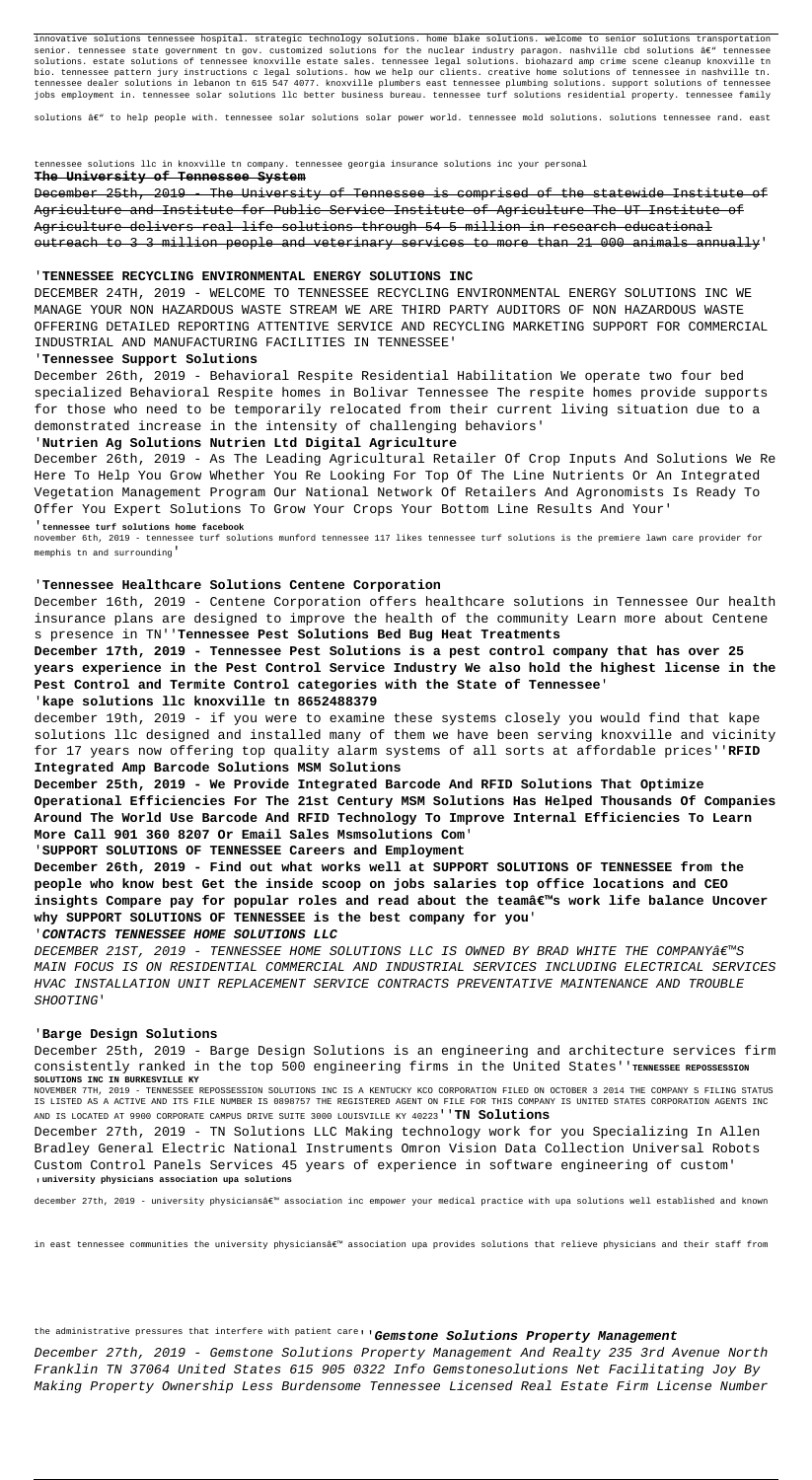#### 263318'

#### '**Erosion Solutions Home Facebook**

December 20th, 2019 - Erosion Solutions 1593 Hwy 30 E Athens Tennessee 37303 Rated 5 based on 1 Review Great company and quality people

They take great pride in their,

## '**Home Volunteer Workforce Solutions VWS**

December 26th, 2019 - The Volunteer Workforce Solutions Program Is Funded Through A FEMA SAFER Grant Program Partners Include The Tennessee Fire Chiefs Association And The International Association Of Fire Chiefs'

December 16th, 2019 - Tennessee Home Solutions LLC is owned by Brad White The companyâ $\epsilon$ <sup>m</sup>s main focus is on residential commercial and industrial services including electrical services HVAC installation unit replacement service contracts preventative maintenance and trouble

#### '**Tennessee Home Solutions LLC**

## shooting''**tennessee wikipedia**

december 21st, 2019 - tennessee is the 36th largest and the 16th most populous of the 50 united states tennessee is bordered by eight states with kentucky to the north virginia to the northeast north carolina to the east georgia alabama and mississippi to the south arkansas to the west and missouri to the northwest'

November 19th, 2019 - Under Construction New Servers and Everything Dealing with Yallâ€<sup>m</sup>s Websiteâ $\varepsilon$  and all other tech needs Check back soon all contact can be done via email andrew it solutions of tennessee com Or Give me A Call 423 799 0223 Andrew We are a Web Design and Hosting Company that does the most literally for your business'

## 'CURRENT JOBS LISTING â€" TENNESSEE FAMILY SOLUTIONS

### '**marketing technology agency consultants nashville**

december 22nd, 2019 - keystone is a nashville area marketing and technology agency we offer a big picture long term approach to marketing and technology all while maintaining the day to day health of your network and website let us help you meet your business goals'

## '**Retirement Solutions Group**

December 15th, 2019 - A wholly owned subsidiary of Tennessee Hospital Association THA Center for Innovative Solutions TCIS primary focus is on driving value to Tennesseeâ $\epsilon_{\text{max}}$  hospitals by improving members $\hat{\mathbf{a}} \in \mathbb{M}$  operational effectiveness and financial margin'

December 27th, 2019 - Retirement Solutions Group Retirement Solutions Group serves Middle Tennessee and surrounding regions Our mission is to provide the individuals and families we serve with innovative financial strategies solutions and planning that result in financial clarity security and overall financial health'

### '**I T Solutions Of Tennessee Taking Your Business To The**

DECEMBER 22ND, 2019 - TENNESSEE FAMILY SOLUTIONS INC TFS IS SEEKING CIVIC MINDED MARRIED COUPLES OR SINGLE FAMILY TEACHERS FOR ITS FAMILY TEACHING PROGRAM FAMILY TEACHERS PROVIDE FULL TEACHING AND SUPPORT FOR UP TO FOUR PERSONS WITH DEVELOPMENTAL DISABILITIES WHO LIVE IN SEPARATE BUT ATTACHED DUPLEX STYLE THREE BEDROOM HOMES OR SINGLE 3 BEDROOM HOMES'<sup>'</sup> Home Tennessee **Homeless Solutions**

December 26th, 2019 - Tennessee Homeless Solutions Tennessee Homeless Solutions serving 23 counties in West TN Ending Homelessness Together

Plan to End Homelessness Not'

## '**E Solutions for Buildings**

December 22nd, 2019 - E Solutions was founded in 2010 and is a woman owned business certified by the Tennessee Governor s Office of Diversity Business Enterprise and the Metropolitan Nashville Airport Authority'

### '**THA Center for Innovative Solutions Tennessee Hospital**

### '**STRATEGIC TECHNOLOGY SOLUTIONS**

DECEMBER 25TH, 2019 - THE USE OF COMPUTERS BY THE STATE OF TENNESSEE BEGAN IN 1958 WITH THE INSTALLATION OF THE FIRST COMPUTER IN THE SINCE THEN STRATEGIC TECHNOLOGY SOLUTIONS FORMERLY THE OFFICE FOR INFORMATION RESOURCES HAS SERVED AS THE STATE S CENTRAL INFORMATION PROCESSING ORGANIZATION AND AS A COMPUTER SERVICE BUREAU TO STATE DEPARTMENTS'

#### '**HOME BLAKE SOLUTIONS**

**DECEMBER 26TH, 2019 - BLAKE SOLUTIONSâ"¢ BSI PROVIDES PREMIUM TURN KEY INTERIOR FINISH PRODUCTS FOR MULTI FAMILY STUDENT SENIORS AND HOSPITALITY PROJECTS COAST TO COAST WE ARE A LICENSED CONTRACTOR FROM OREGON TO ALABAMA CALIFORNIA TO WEST VIRGINIA PROVIDING DEVELOPERS AND CONTRACTORS INTEGRATED PRE CONSTRUCTION**'

## '**Welcome To Senior Solutions Transportation Senior**

December 23rd, 2019 - Our Mission Our Mission Is To Provide Superior Non Emergency Medical Transportation And Care So That Seniors Can Continue To Live Their Lives With Dignity And Independence Our Room To Room Service Compassionate Drivers And Dedicated Caregivers Are There For Your Loved One Every Step Of The W''**Tennessee State Government TN Gov** December 27th, 2019 - State Of Tennessee TN Gov TDOT Has Awarded The Contract For A Major Improvement Project On SR 317 Apison Pike In Collegedale To Wright Brothers Construction Co Inc For 93 100 903 71'

#### '**customized solutions for the nuclear industry paragon**

december 27th, 2019 - for over 20 years paragon has been providing an unmatched level of commitment to tackling the nuclear industryâ€<sup>m</sup>s

most difficult challenges'

### 'Nashville CBD Solutions â€" Tennessee Solutions

**June 10th, 2019 - CBD Solutions is dedicated to bringing the very best hemp derived CBD products to our customers in Nashville and the surrounding areas We are not a franchise and we have no requirements to work with any CBD manufacturer**''**Estate Solutions Of Tennessee Knoxville Estate Sales**

December 24th, 2019 - Estate Solutions Of TN Offers Knoxville Estate Sales And Certified Appraisals Providing Satisfaction And Excellence